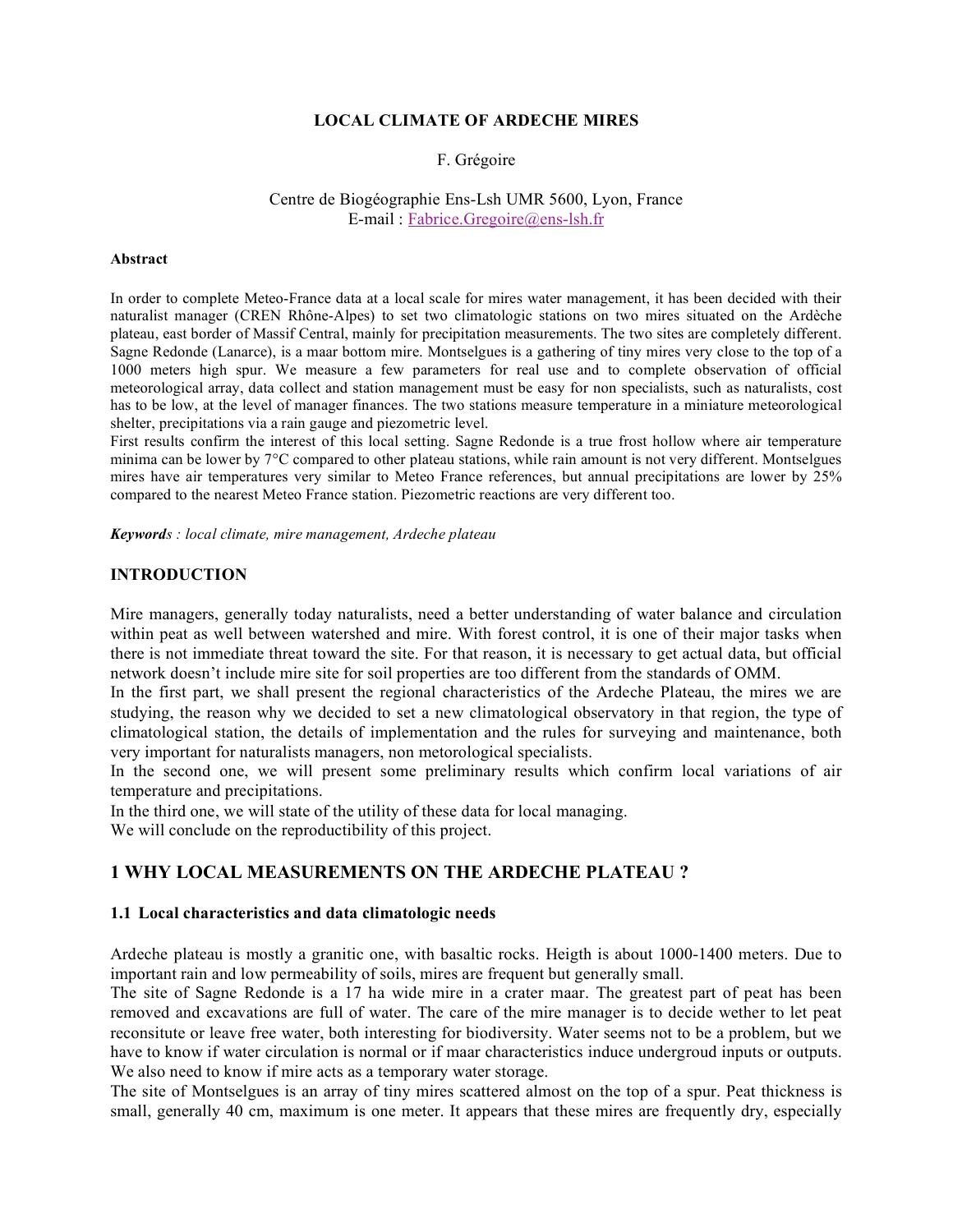during the near mediterranean summer of this region. Despite heavy rains in autumn, water avability seems to be a problem. Water storage in rocks as well in peat is not important. For that reason, we wanted to have good values of précipitations and check their influence on piezometric levels. More, it seeems that some features of plant communities are not in accordance with presumed temperature.

There is a Meteo France meteorologicall array on the plateau, and our mires are close to very reliable stations, Issanlas (Sagne Redonde at 2 km) and Loubaresse (Montselgues at 8,5 km), with data collected respectively since 1955 and 1951. Loubaresse is well known in this region as it shows regularly very high level of precipitations. As Ardeche plateau is a barrier between mediterranean and oceanic domains, local variations are very high. Annual rain amount may vary from 900 mm to 2000 mm within 20 kms. So, especially in the case of Montselgues, we need a measure ont the site itself.

One other reason for implementation is we need continuous measurements. Reactions of water table can be very quick as fiiling out of mire water content.

# **1. 2 Local measurements**

The two devices have to comply with three exigences :

- -low cost with meteorological standards, fitted to manager budget, typically 3000  $\epsilon$
- -reliability in accordance to setting in natural ecosystem
- -possibility of checking by non-specialists

We exposed precedently the reason why we measure rain and temperature. We would like to evaluate evapotranspiration for Meteo France has only one station on the whole Ardeche plateau where this parameter is calculated. Unfortunately, for economical and practical resaons, it is difficult to get enough data on the site for this calculation. So, we have to either use the Meteo-France data with local empiric correction or use empirical formula, such as Coutagne or Turc ones.

The devices consist of a Alcyr data acquisition unit, powered by batteries, manufactured in France, one pt100 probe under cup miniature shelter and one raingauge. In Sagne Redonde, we also have a piezometric probe linked to the data unit while, in Montselgues, we have a Ott Thalimedes limnimeter. We use a standard rain gauge. That means that snow is underestimated during winter, but it is almost impossible to use a snowmelting raingauge without a big electricity power, which means a doubling of cost. This is a problem in Sagne Redonde, where winter is very long and snowfall frequent ; this is not

really in Montselgues.

In Sagne Redonde, The station is settled on the mire, with the piezometric probe in the tiny river which collects the water out of the mire. There is no fences around the installation. A very few people go there and it's hard to see the apparatus. No particuliar disturbance has been noticed.

In Montselgues, the station is located at the exit of the village, with also no fences. A great lot of people go there, but there is no particular dammage too, for village people, involved in environmental managing, take care of it. We just had problems with wild pigs.

Checking and data collect are made every two months. A manual piezometric measure and device checking is done every month, by foot or skiing.

## **2 FIRST RESULTS**

The two stations are operating since 2005. Some problems, especially with Montselgues raingauge, functioning well when tested and lazy as soon as we went back to office, explain why we have still discontinuated data. Things are improving now.We used, to complete them, the measures done by a shepered, irregular (not every day) but reliable, checked by EDF and ourselves.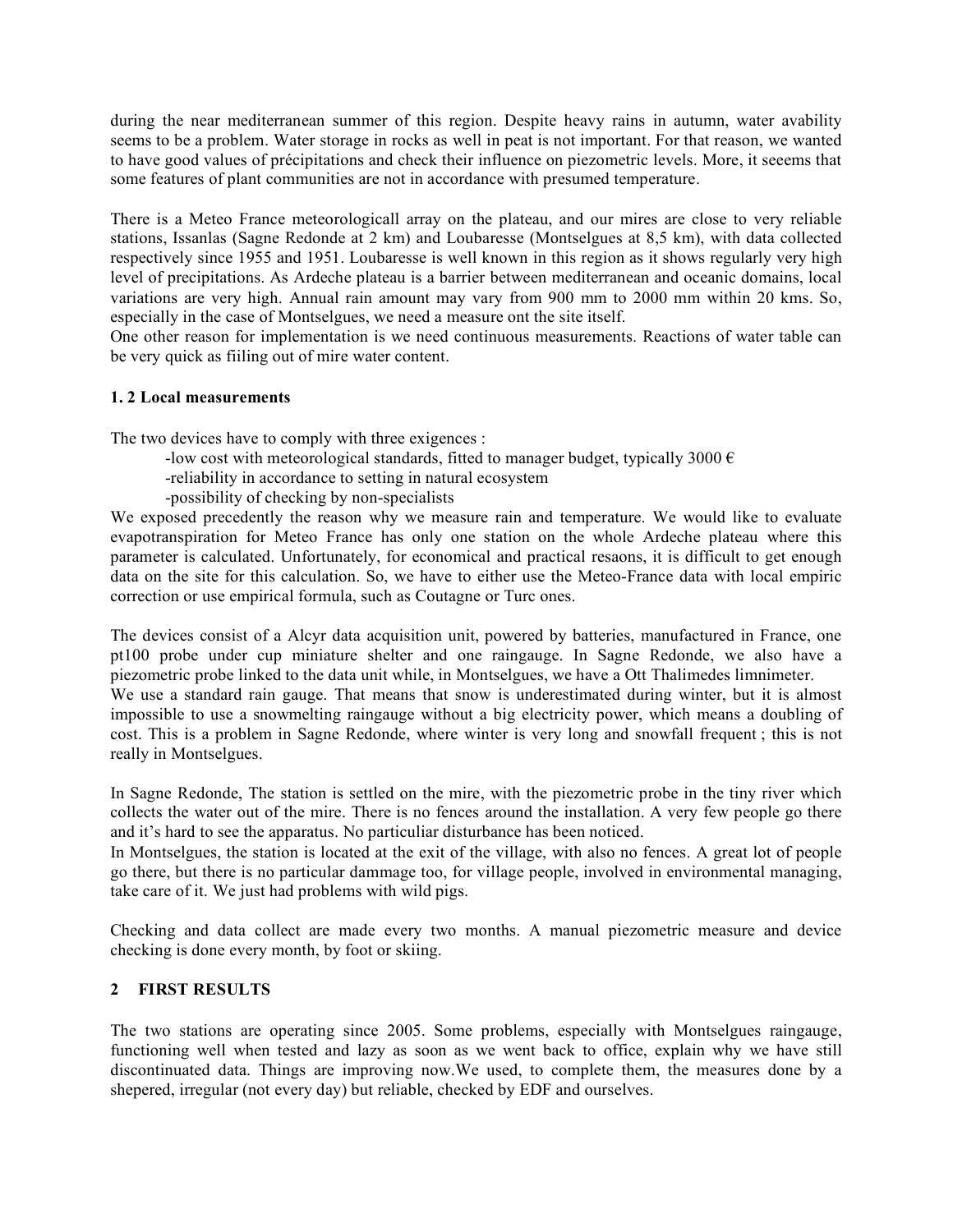As we thought, rain amount in Sagne Redonde is very similar to Issanlas one, indicating an oceanic rain distribution with mediterranean influence (« cevenol events »). In Montselgues, rain amount is about 25% lower then Loubaresse, with truly cevenol distribution, a dry summer and a very wet autumn.

Temperature in Sagne Redonde is partcularily low. In fact, it is a true frost hollow, where minimum temperatures can be lower by more than 7°C than the plateau ones. Annual temperature mean is about 1°C lower than Issanlas. This seems to be the lowest site of the Ardeche plateau.

Mean temperatures in Montselgues are generally higher by 0,5 to 1°C than Loubaresse. This seems to be the warmest site of the Ardeche plateau. It is also the southest one.

Records give also important indications on water circulation. The graph 1 shows the influence of rain sequences on water level at the exit of the mire of Sagne Redonde. Two type of variations are perceptible, one, short, up and down, indicates a rapid filling and evacuation of water, another, longer, up, without rain, indicates probably the impact of the storage in the water table which supplies water to the mire. It means that water level in the mire cannot be understood without studying the watershed. In Montselgues, poor storage in rocks make the water level more unstable.



## **3 MANAGING CLIMATIC GUIDELINES**

First results are of value for manager, but, as usual, give some answers and put new questions.

## **3.1 Water availibility**

In Sagne Redonde, good rain distribution, postive water budget and water storage in the watershed keeps a high water level throughout the year, even during recent dry periods (2003 and 2005). Constant flow water allows , if decision is taken for biodiversity choices, the manager to make the level rise easily.

In Montselgues, despite high precipitations, circa 1500 mm/yr, irregularity of rainfall as well as hydrogeomorphologic features make the water level in mires unstable. This is the reason why local farmers have always established little dams to keep water on the plateau, for irrigation or cattle. The mire manager has to include this type of water control to keep the mires growing.